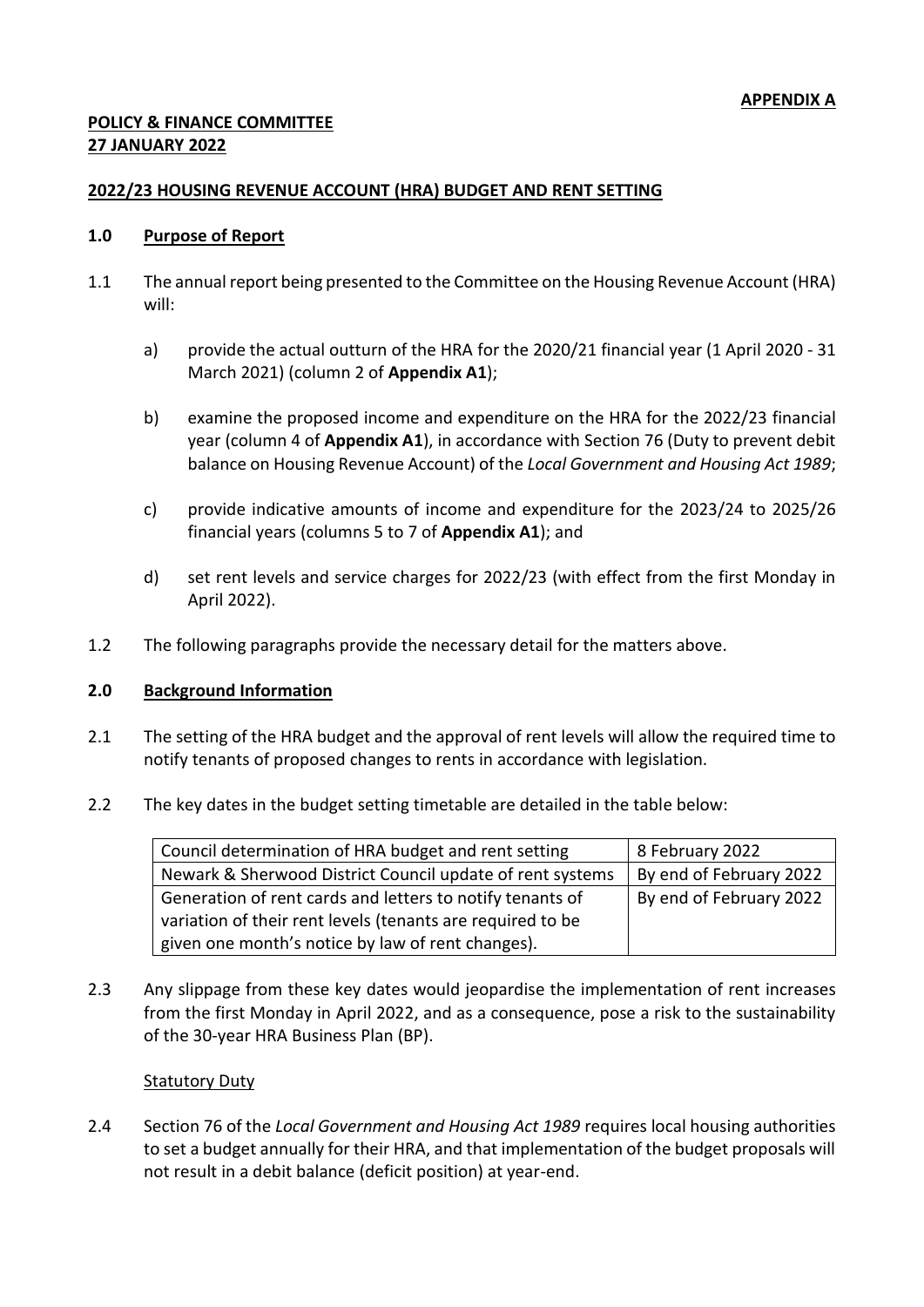- 2.5 Following housing financing reforms (self-financing) in April 2012 the council's HRA has been operating within a 30-year business plan. The inputs and assumptions in the Business Plan are key to setting the HRA budgets annually for each year of the HRA's four-year mediumterm financial plan (MTFP).
- 2.6 Members will be aware that on 8 July 2015, Government announced that registered providers (including social housing stock-owning local authorities) had to reduce social housing rents by 1% each year for four years from 2016/17, in accordance with section 23 (Reduction in social housing rents) of the *Welfare Reform and Work Act 2016*. 2019/20 was the last year of the 1% rent reduction.
- 2.7 The 1% annual rent reductions resulted in the HRA Business Plan losing more than £11m (13%) in rental income over the four years. This was equivalent to more than six months' worth of rental income in 2019-20, or the funds to build more than 100 homes.
- 2.8 This budget supports the delivery of the Landlord Strategy (elsewhere on this agenda) and supports the aspirations for our services as detailed within the Strategy.
- 2.9 Members should note that any surpluses in 2021/22 are unlikely to be repeated and are the result of underspend due to an abnormal year in terms of a pandemic and the restructure of Housing services resulting in holding a number of senior posts vacant therefore these funds would not be annually available to offset against any rent increase.
- 2.10 Due to Covid-19 pandemic there have been supply problems for a wide range of products in the building and maintenance trade which has already lead to significant increases in costs this year. This is currently masked in the HRA as only essential repairs were carried out during the first lockdown period due to Covid-19. Now teams have caught up with the backlog and we enter the busiest half of the year this impact will become more visible as we reinstate our full services again. Officers are also predicting that these increases in costs will not reduce post Covid-19.
- 2.11 Members will also be aware that now that Brexit has been implemented, there will be an even greater impact on the supply chain for building supplies and other materials than as per paragraph 2.10 above. The HRA will need to position itself to be able to absorb cost increases as necessary.

## Rent Standard 2020

- 2.12 In February 2019, the Secretary of State for Housing, Communities & Local Government published a Direction to the Regulator of Social Housing (RSH) to set a Rent Standard which would apply from 2020. This was published alongside a Policy Statement on Rents for Social Housing 2018 (Rent Policy Statement) for the Regulator to have regard to when setting its Rent Standard.
- 2.13 The Rent Standard 2020 specifies that rents must be set in accordance with the Rent Policy Statement. The government's Rent Policy Statement now allows annual rent increases to social rent and affordable rent properties for at least five years, up to (and including) the Consumer Price Index (CPI) rate published for September of the preceding financial year plus 1%.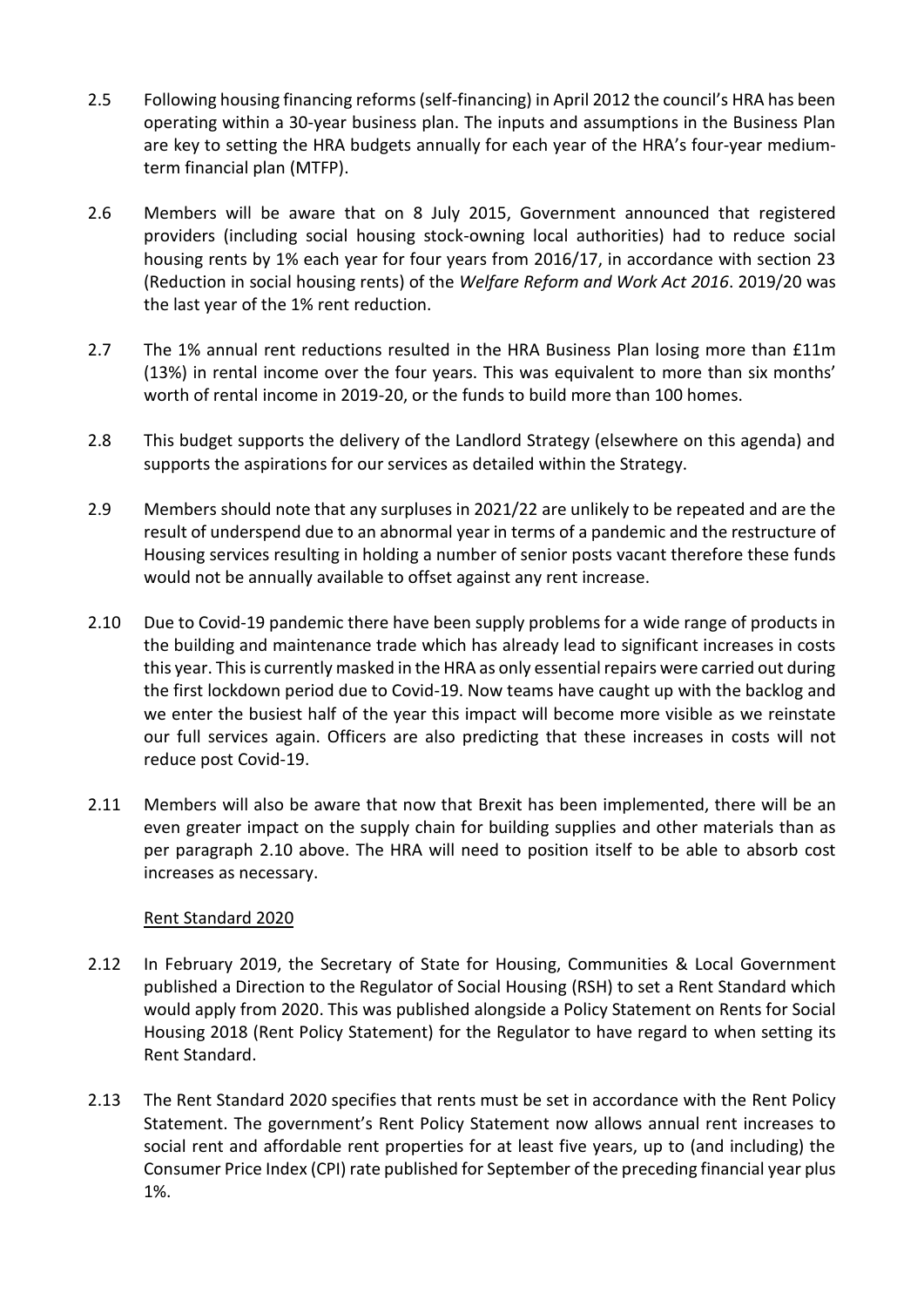- 2.14 As the CPI for September 2021 was 3.1%, the Rent Policy Statement allows an annual rent increase of 4.1% for 2022/23. This would represent an average weekly social rent increase of £3.18 per week based on 52 week social rent in 2021/22 of £77.60 (average of all our housing stock rents). This is equivalent to £165.36 per year or £13.78 per month, and will provide over £900,000 of additional income for the HRA.
- 2.15 By providing a five-year rent settlement, the Government has recognised:

"*the need for a stable financial environment to support the delivery of new homes*", and that "*enabl[ing] registered providers to plan ahead*" will allow them "*to make the best possible use of their* resources".

2.16 In restricting annual rent increases to CPI + 1%, the Government aims to:

"*strike a fair balance between the need to maintain existing affordable homes and the provision of additional affordable housing; the interests of existing and potential social housing tenants; and the cost to taxpayers through Housing Benefit/Universal Credit*".

- 2.17 From 1 April 2020, therefore, social housing providers registered with the RSH ('registered providers') must now comply with the Rent Standard 2020.
- 2.18 It is worth noting the November 2021 CPI was 5.1% which means the Council's rent increase is below the national CPI increase, however, our inflationary costs are increasing as a result.

### Borrowing Cap

- 2.19 As part of the HRA self-financing reforms introduced in April 2012, the government set a maximum amount of housing debt that each local authority could have. In subsequent years, the government awarded some local authorities limited increases to their housing borrowing limits. On 29 October 2018, the Limits on Indebtedness (Revocation) Determination 2018 revoked all previous determinations that specified limits on local authority housing indebtedness.
- 2.20 Though councils are no longer restricted in how much they can borrow in their HRAs, there is still the requirement for councils to make sure that all borrowing is affordable and proportionate within the context of their 30-year HRA business plan (BP). The council has used the expert external advice it obtained on the assumptions in the BP to monitor the affordability of future indebtedness. Anticipated future levels of indebtedness are currently viable within the plan.

# 30-year HRA Business Plan (BP)

- 2.21 The BP summarises the viability of the council's plans to fulfil its management, maintenance and investment responsibilities to its HRA assets over the next 30-years. Key assumptions are made in the BP based on the council's strategic priorities and policies, detailed stock data and other factors.
- 2.22 The assumptions in the BP are key to setting the HRA budgets annually for each year of the HRA's four-year MTFP. Adverse variations in these assumptions can have significant consequences, as the examples in paragraph 2.7 make clear. Failure therefore for Members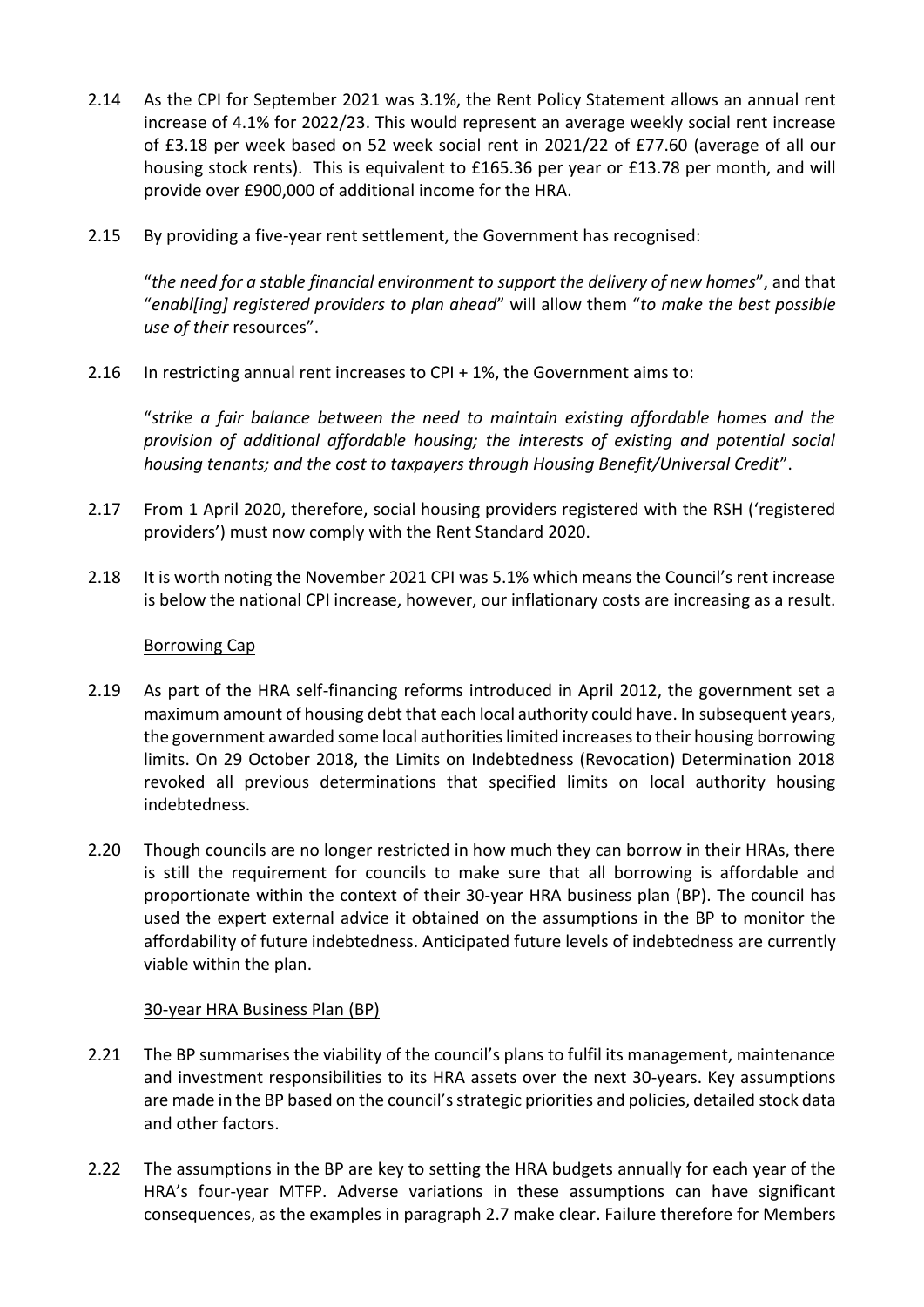to agree the proposals in this report could lead to a material impact on the delivery of housing management services to tenants, as well as the viability and delivery of any future proposals for any further HRA development programmes, future phases (non-committed) for Yorke Drive regeneration scheme and other investment activities.

- 2.23 The council obtained expert external advice on monitoring the BP's capacity for borrowing (paragraph 2.20). The narrative of the HRA BP and assumptions in the financial model will be reviewed and updated when circumstances allow and presented to the Committee for approval.
- 2.24 Officers monitor relevant government policy announcements and model the implications of these on the HRA BP. The Building Safety Bill and Fire and Building Safety (Public Inquiry) Bill are currently both with the House of Commons for review; any changes to the Decent Homes Standard, the carbon zero/green agenda and the detailed requirements arising from the Social Housing White Paper which was released in November 2020. Officers will model the impacts of these changes on the HRA BP as further details become available. There is an expectation of increased scrutiny on performance, accountability to tenants and an increased expectation of regulation.

### Rent Cycle

2.25 Rent is currently charged over 48 weeks, giving tenants four rent free weeks albeit that the full years rent charge is the same as if charged across 52 weeks. Members will be aware we are looking at the possibility to move from a 48 week rent cycle (with 4 rent free weeks) to a 52 week rent cycle annually as part of the secure tenancy review which is planned for 2022/23.

### Affordability Considerations

2.26 This section provides information regarding the impact of the proposed changes to rent and services charges, as well as data on how tenants pay their rent and the support they receive from Housing Benefit and Universal Credit.

### *Rent level comparable data*

2.27 *Table 1* compares 2020/21 data on average rent levels for the private rented sector (PRS) in Newark and Sherwood and in England to the council's average social housing rents for general needs tenants.

| Table 1: Comparison of 2020/21 data on average rent levels for the PRS in Newark and    |  |  |  |  |  |
|-----------------------------------------------------------------------------------------|--|--|--|--|--|
| Sherwood, the PRS in England, and NSDC's social housing rents for general needs tenants |  |  |  |  |  |

| <b>Size of accommodation</b><br>All amounts are average<br>amounts per week | <b>Private rented</b><br>sector: Newark<br>and Sherwood | <b>Private rented</b><br>sector: England | <b>Social housing</b><br>rents for general<br>needs tenants:<br><b>NSDC</b> |  |
|-----------------------------------------------------------------------------|---------------------------------------------------------|------------------------------------------|-----------------------------------------------------------------------------|--|
| Room only                                                                   | £99.92                                                  | £95.08                                   |                                                                             |  |
| Studio                                                                      | £72.23                                                  | £132.69                                  | £57.75                                                                      |  |
| 1 bedroom                                                                   | £98.08                                                  | £150.00                                  | £64.75                                                                      |  |
| 2 bedrooms                                                                  | £126.92                                                 | £161.54                                  | £72.15                                                                      |  |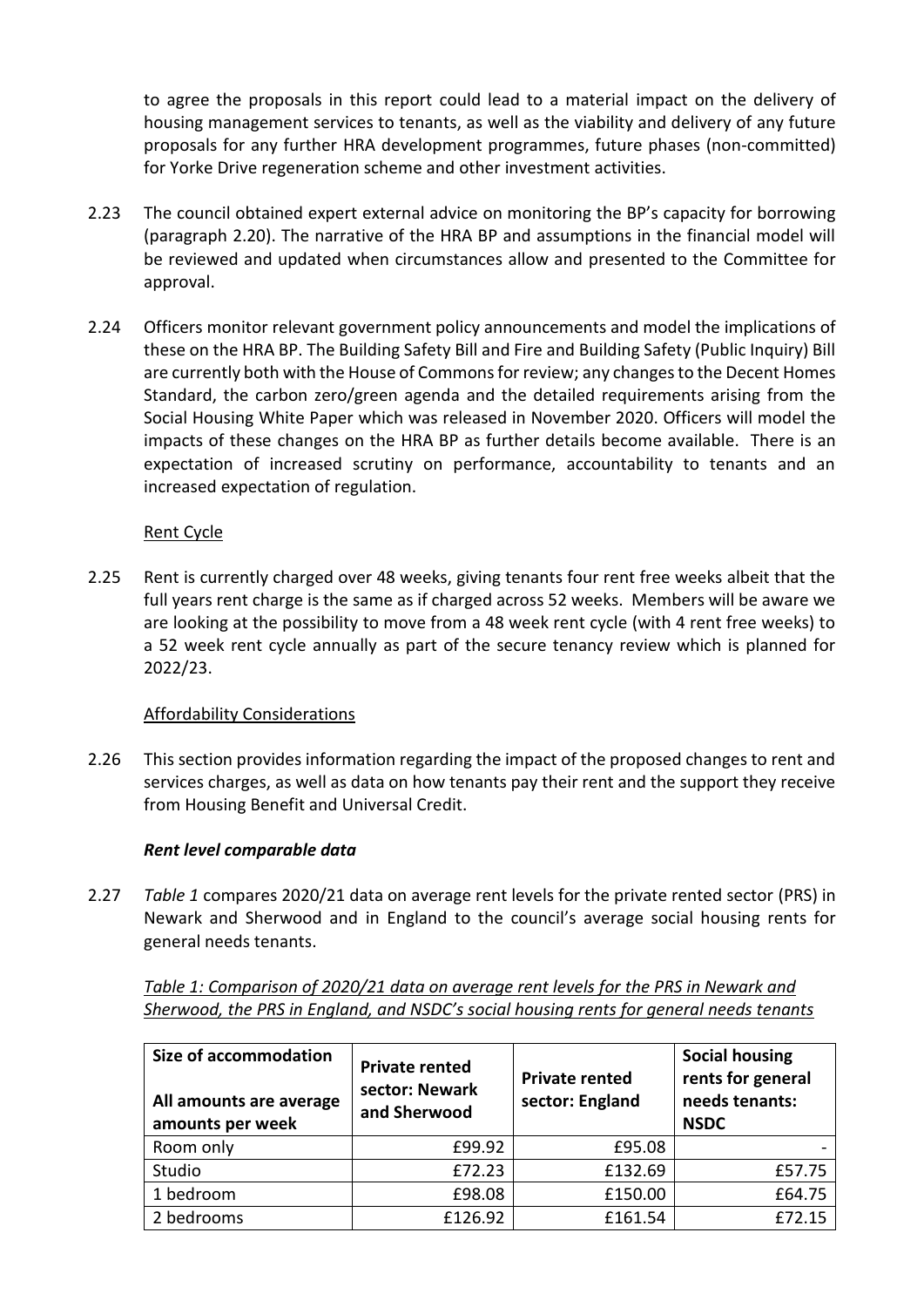| 3 bedrooms                          | £144.23 | £184.62 | £82.83 |
|-------------------------------------|---------|---------|--------|
| 4+ bedrooms                         | £252.69 | £311.54 | £89.62 |
| Average: all<br>accommodation sizes | £126.92 | £168.46 | £79.95 |

- 2.28 For all sizes of accommodation, the council's average social housing rents for general needs tenants are significantly lower than those in the PRS.
- 2.29 *Table 2* compares 2020/21 data on average rent levels for Private Registered Providers (PRPs) in Newark and Sherwood to the council's average social housing rents, split for each by whether properties are for general needs tenants or supported housing tenants.

*Table 2: Comparison of 2020/21 data on average rent levels for PRPs in Newark and Sherwood and NSDC's social housing rents, split by general needs tenants and supported housing tenants*

| Type of<br>accommodation                        | <b>Social Rent: General Needs</b>                                      |         | <b>Social Rent: Supported</b><br><b>Housing/Housing for Older</b><br>People |                                                  |  |  |
|-------------------------------------------------|------------------------------------------------------------------------|---------|-----------------------------------------------------------------------------|--------------------------------------------------|--|--|
| All amounts are<br>average amounts per<br>week  | <b>Private</b><br><b>NSDC</b><br><b>Registered</b><br><b>Providers</b> |         | <b>NSDC</b>                                                                 | <b>Private</b><br>Registered<br><b>Providers</b> |  |  |
| Non-self-contained                              |                                                                        |         |                                                                             | £152.72                                          |  |  |
| <b>Bedsit</b>                                   | £57.75                                                                 | £65.64  | £68.96                                                                      | £116.70                                          |  |  |
| 1 bedroom                                       | £64.75                                                                 | £75.95  | £70.33                                                                      | £93.67                                           |  |  |
| 2 bedrooms                                      | £72.15                                                                 | £90.03  | £78.59                                                                      | £91.05                                           |  |  |
| 3 bedrooms                                      | £82.83                                                                 | £92.02  | £85.68                                                                      | £109.69                                          |  |  |
| 4 bedrooms                                      | £89.62                                                                 | £101.41 |                                                                             |                                                  |  |  |
| 5 bedrooms                                      | £95.70                                                                 | £96.45  |                                                                             |                                                  |  |  |
| <b>Average: excluding</b><br>non-self-contained | £79.95                                                                 | £87.97  | £75.08                                                                      | £95.48                                           |  |  |
| Average: all<br>accommodation types             | £79.95                                                                 | £87.97  | £75.08                                                                      | £108.24                                          |  |  |

- 2.30 For all sizes of accommodation, the council's average social housing rents are lower than those of the PRPs. It should be noted that direct comparisons can only be made between the accommodation types for general needs tenants, due to variation in the type and nature of accommodation provided for supported housing tenants/housing for older people.
- 2.31 The average 2020/21 social rent levels of £87.97 (general needs tenants) and £108.24 (supported housing tenants) by Newark and Sherwood PRPs in *Table 2* excludes service charges. *Table 3* shows the average 2020/21 service charges for these groups.

*Table 3: average 2020/21 net rent, service charge and gross rent charged by PRPs in Newark and Sherwood to general needs tenants and supported housing tenants*

| Type of tenant<br>All amounts are average amounts per week | Net rent | Service<br>charge | <b>Gross rent</b> |
|------------------------------------------------------------|----------|-------------------|-------------------|
| <b>General Needs</b>                                       | £87.97   | £4.67 $*$         | £90.61*           |
| Supported Housing/Housing for Older People                 | £108.24  | £71.39            | £179.63           |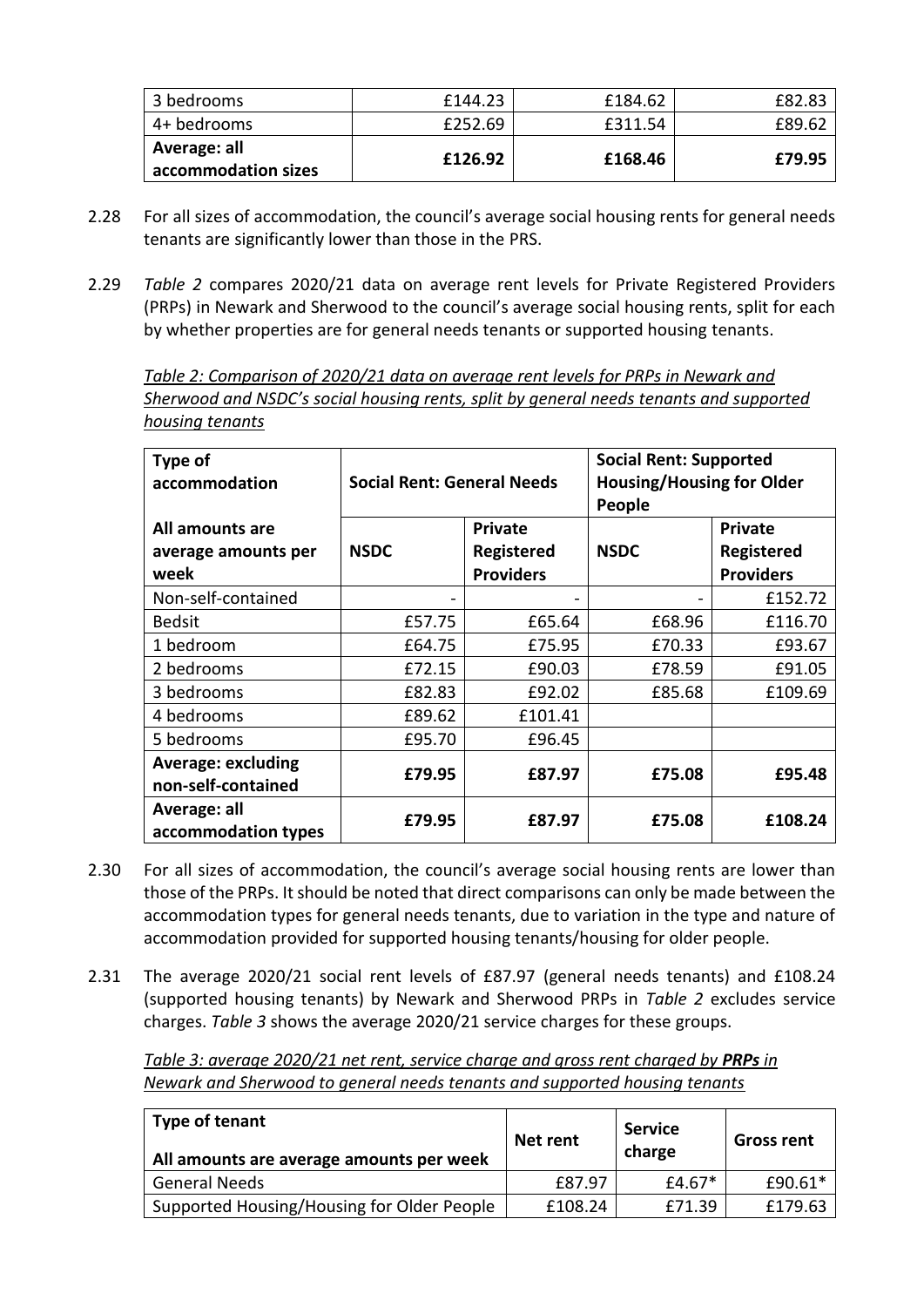- 2.32 It should be noted in *Table 3* that the gross rent equals the sum of the net rent and service charge only for supported housing tenants: not for general needs tenants. This is because the average service charge relates only to those properties with service charges, and as all properties for supported housing tenants have service charges whereas not all properties for general needs tenants have service charges.
- 2.33 Further information on the council's limited range of service charges are provided in the 'Service Charges' section below.

## *Housing Benefit (HB) and Universal Credit (UC)*

- 2.34 A snapshot of data taken in December 2021 shows that of the 5,448 current tenants, 3,474 (64%) received help from benefits towards paying their rent. 2,179 (40%) were in receipt of Housing Benefit and 1,295 (24%) were in receipt of Universal Credit. The remaining 1,974 (36%) of tenants paid their rent without receiving help from benefits.
- 2.35 Universal Credit (UC) is the Government's working-age benefit which combines six meanstested ('legacy') benefits, including Housing Benefit (HB), into a single monthly payment. UC was a central feature of the government's *Welfare Reform Act 2012*. The Government started rolling out UC in 2013, with the full service commencing in 2018 across Newark and Sherwood.
- 2.36 Since 2018, there has been a significant increase in the number of council housing tenants claiming UC, increasing from 95 to 1,295 between June 2018 and December 2021. Of these 1,295 UC claimants, around 31% have their rent paid directly to the council, either due to being in arrears or due to a vulnerability. Over 70% of these 1,295 UC claimants are general needs tenants.
- 2.37 UC cases increased significantly during 2020 due to the COVID-19 pandemic, but have since stabilised as people have moved off the benefit. It is anticipated that over 2,000 tenants will be claiming UC once all relevant households have transferred to UC.
- 2.38 As the number of council housing tenants claiming UC is increasing, the number claiming Housing Benefit (HB) as a standalone ('legacy') benefit is decreasing. Around 2,300 of council households had tenant(s) in receipt of legacy HB in December 2020, compared to the 2,179 currently receiving legacy HB.
- 2.39 Despite the trends outlined above, a significant number of council housing tenants will continue to receive legacy HB even after all relevant households have transferred to UC. This is because eligible adults of all ages (including older people) can claim legacy HB, whereas only eligible adults of working-age can claim UC. Around 47% of the council's social housing stock is designated for older people.
- 2.40 Around 1,406 of the 2,179 households, or just under two-thirds, are entitled to the maximum amount of HB, and around 773 households to partial HB.
- <span id="page-5-0"></span>2.41 Residents claiming HB or UC who need additional help with meeting their housing costs can request a Discretionary Housing Payment (DHP) from their local council. Claimants are supported to make claims for DHP where appropriate with a view to sustain tenancies wherever possible.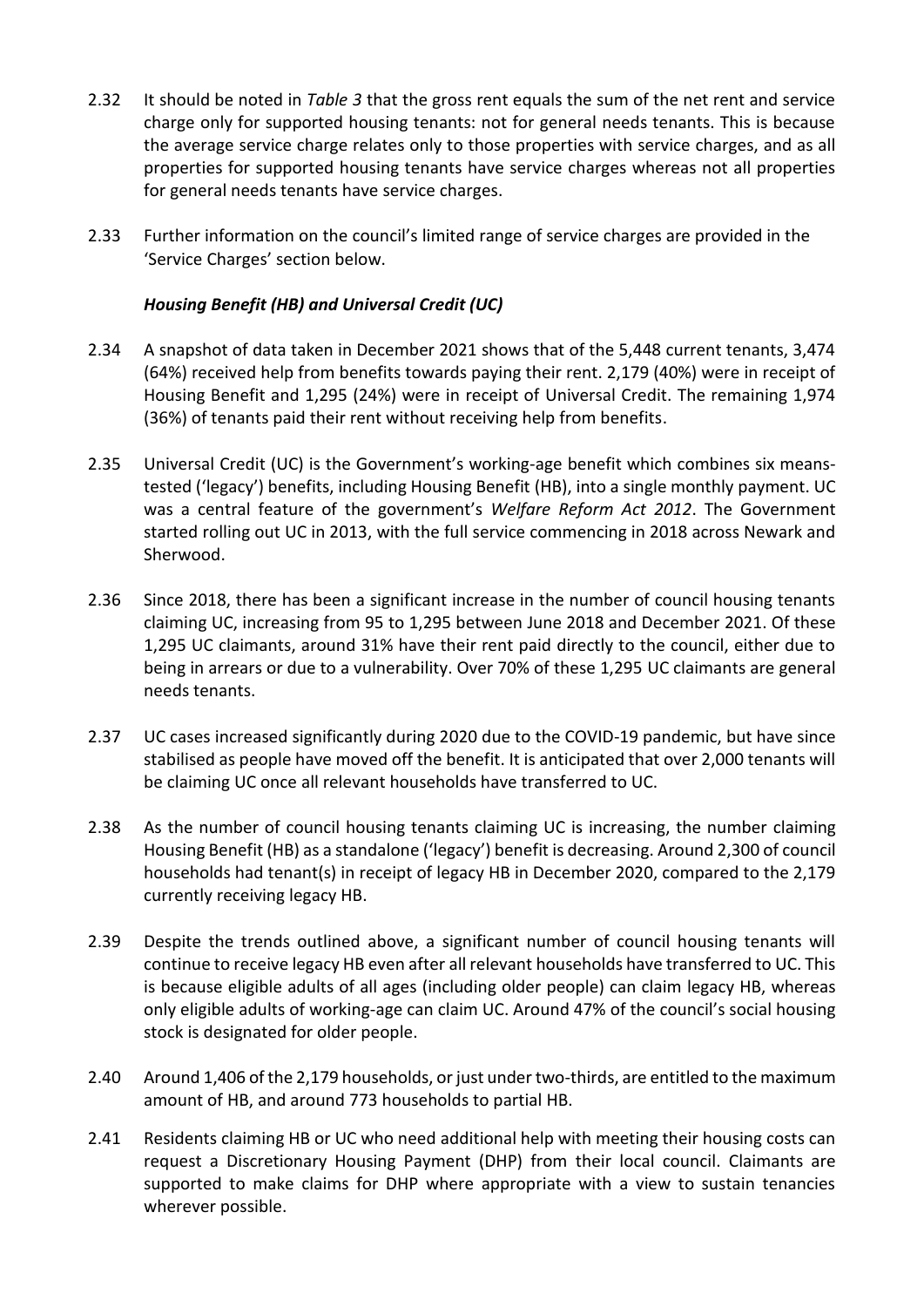- <span id="page-6-0"></span>2.42 The Committee should note that officers recognise the importance of supporting tenants at an early stage to sustain their tenancies, especially around rent collection, benefit entitlement and arrears management.
- 2.43 This commitment to a supportive approach is illustrated by two specific projects within the Community Plan, the Starting Well project and the Targeted Arrears Support Project, which seek to ensure tenancies are sustained wherever possible.
- 2.44 The Starting Well project will implement a range of initiatives to ensure new tenancies start in a positive way to give the best chance of tenancy success; whilst the Targeted Arrears Support Project will aim to provide targeted support to tenants that have been financially affected by the Coronavirus pandemic.

### Service Charges

- 2.45 In addition to rent, local authorities can charge for other services they provide (service charges). Section 93 (Power to charge for discretionary services) of the *Local Government Act 2003* requires charges to be set such that taking one financial year with another, the income from charges for a service does not exceed its costs of provision.
- 2.46 The Policy Statement on Rent for Social Housing (February 2019) sets out an expectation that service charge increases remain within the limit of rent charge of CPI + 1% in order to keep service charges affordable. **Appendix C** details the current (2021/22) and proposed  $(2022/23)$  service charges, with proposed increases to current charges of 4.1% (CPI + 1%). Subsequent paragraphs provide details about the services that tenants are charged for.

## *Housing-Based Services for Supported Housing and Extra Care Services*

- 2.47 The main housing-based support service provided is a community alarm service, to help tenants live more independently. Tenants with lifeline units in their properties can raise an alarm call from anywhere in the home if they require this. Around half of the council's social housing properties have these lifeline units.
- 2.48 Tenants in properties with lifeline units currently pay £1.78 per week for the community alarm service and this report proposes to increase that charge by 7 pence a week to a weekly charge of £1.85 per week. This represents an increase of around 3.93% per week. This charge is mandatory, in line with the terms of their tenancy agreement. This charge is not eligible for housing benefit.
- 2.49 In addition to these support services, tenants in the extra care housing schemes receive additional housing management and housing-related services due to their specialist needs. The council currently has four extra care housing schemes. These are at Gladstone House, The Broadleaves, Vale View and the Bilsthorpe Bungalows.

### *Other Housing-Based Services*

2.50 Other weekly service charges applied to tenants are for the costs of water and sewerage provided to properties at Vale View (£3.88 per week) and for the costs (where appropriate) of landscaping, lighting and drainage provided to 70 general needs properties (average weekly charge of £5.53 per week).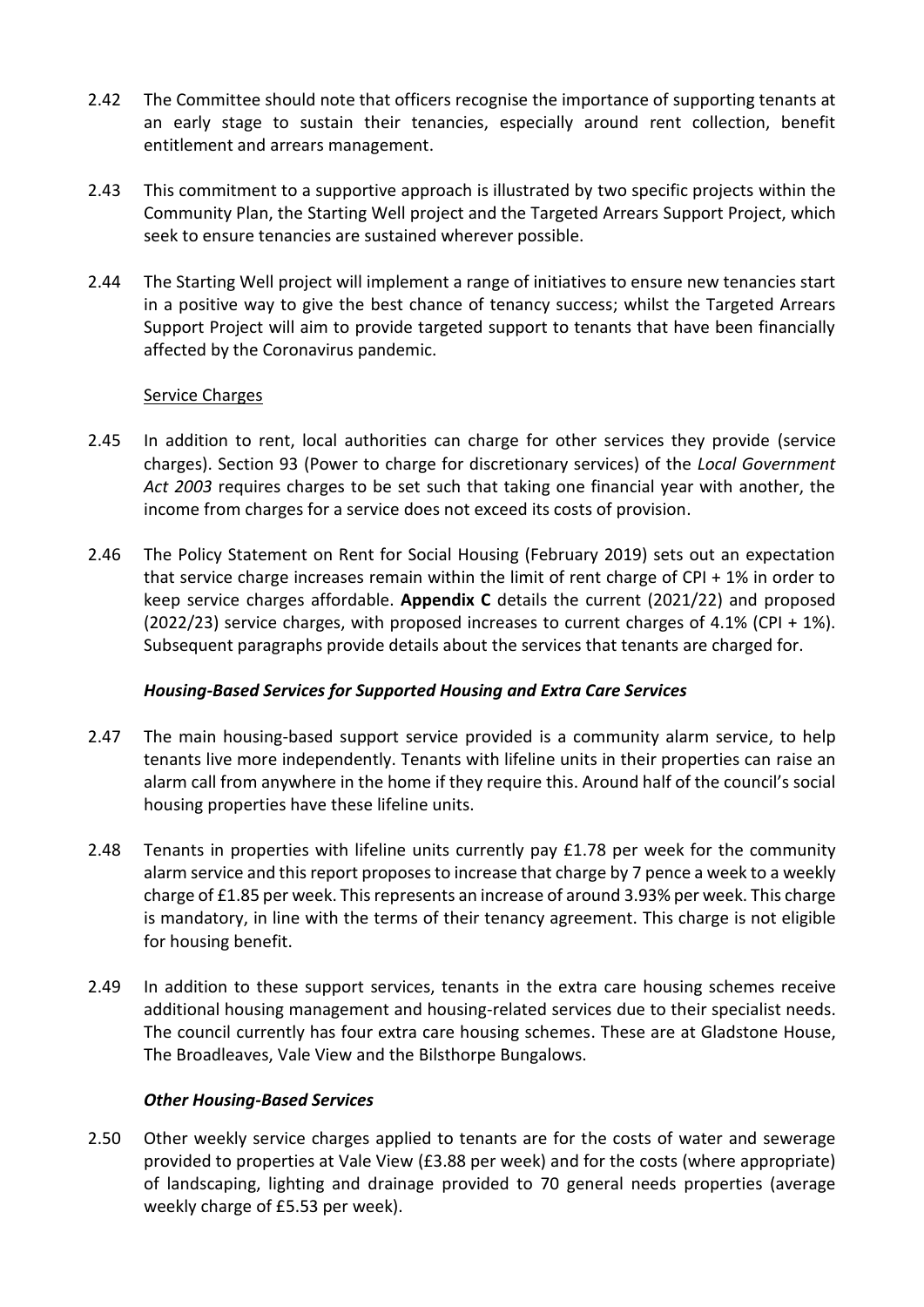2.51 The council provides a number of housing-related services for which it does not currently recover the cost of provision through service charges, therefore resulting in costs being met through rent income. Such services include communal cleaning, communal lighting and grounds maintenance. It is proposed that work is undertaken to identify these costs and how they might be separated from the rent charge and identified as distinct service charges. This would help to meet the cost of provision, increase transparency and meet the expectations of the Regulator.

### *Non-Housing Based Services*

- 2.52 Officers manage the garages, garage ports (or car ports/parking spaces) and garage plots (or parking plots) within the council's HRA. Garages and garage ports are structures owned by the council, fully enclosed and partially enclosed respectively, whereas garage plots are pieces of land on which tenants supply their own garage structure. The charges for garages (garage rents) and garage plots are weekly, whilst those for garage ports are annually. All garage-based charges exclude standard rate value-added tax (VAT) if let to council housing tenants, and include VAT if let to non-council housing tenants.
- 2.53 Whilst it may be possible to increase rents by more than 4.1% (CPI + 1%) for more desirable garages, officers are aware that a large increase in rent may increase the expectations of tenants around improvements to the condition and security of garages. It is therefore proposed not to introduce differential rent levels at the current time.
- 2.54 Officers continue to identify existing and redundant garage sites which could be suitable for inclusion in the council's approved housing development programme.

## **3.0 Proposals**

- 3.1 In light of the above, officers are proposing to the Committee that it recommends to Council at its meeting on 8 February 2022:
	- a) the HRA budget for 2022/23, as set out in **Appendix A1** to this report;
	- b) an increase of 4.1% (CPI + 1%) in the 2022/23 rents of all properties in the HRA as at 31 March 2022; and
	- c) the 2022/23 service charges as set out in **Appendix C** to this report.

### **4.0 Digital Implications**

**4.1** There are no digital implications directly arising from this report.

### **5.0 Equalities Implications**

5.1 The proposed rent increase would apply to all council social housing properties, whether or not these are occupied, rather than to the tenants themselves or to tenants in specific properties. The proposed rent increase is therefore not expected to discriminate against any of the characteristics protected under the *Equality Act 2010*.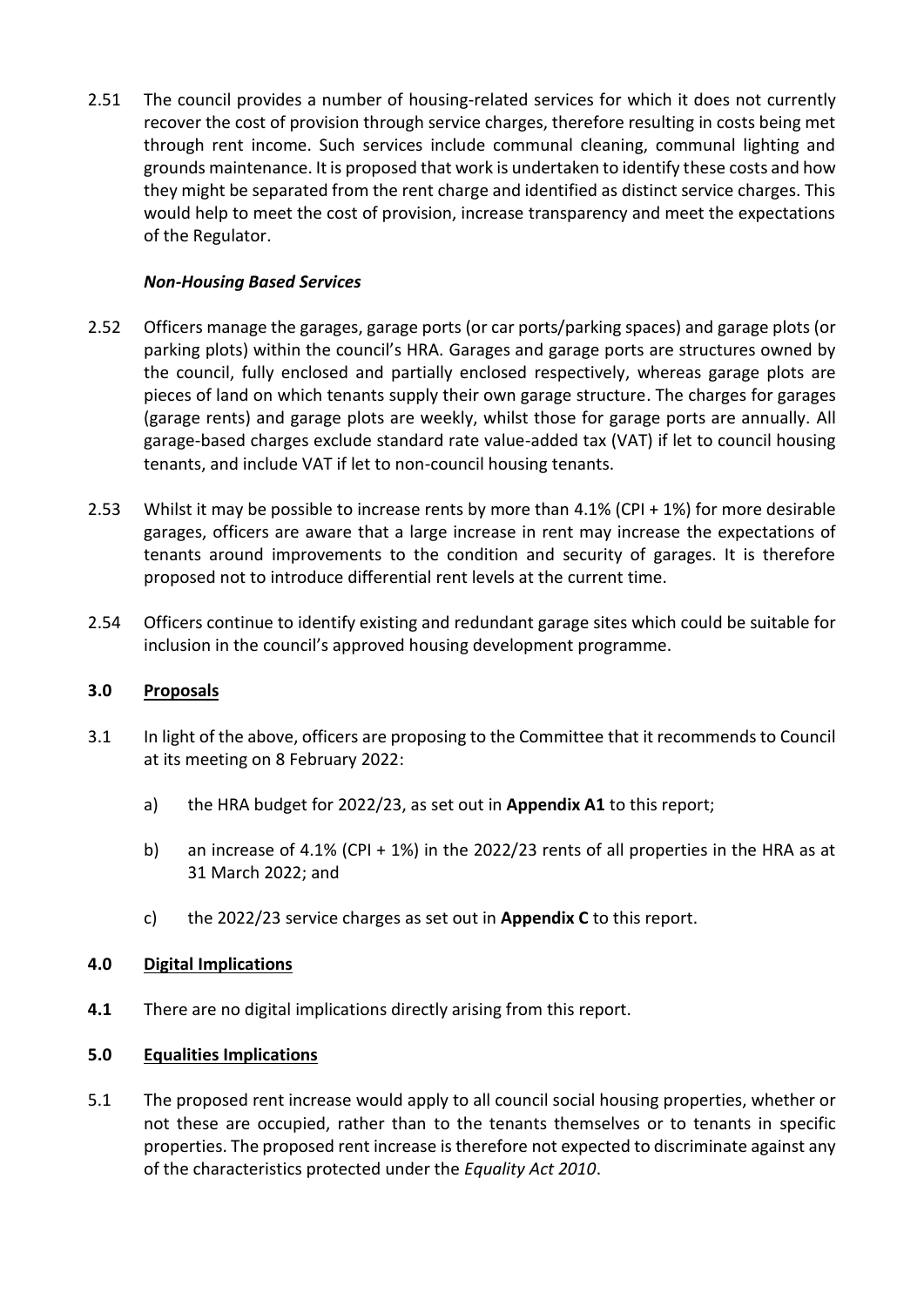- 5.2 The proposed rent and service charge increases are, however, expected to adversely impact tenants in receipt of benefits. The government's increase of 3.1% in State Pension and working-age benefits for 2022/23 is less than the 4.1% proposed increase in rent and most service charges for next year.
- 5.3 As outlined in paragraph [2.41,](#page-5-0) working-age council housing tenants claiming benefits in need of help with housing costs can request a DHP from the council. The Government has not yet announced how much DHP it will be giving councils for 2022/23.
- 5.4 Officers recognise the importance of supporting tenants of all agesto sustain their tenancies, as outlined in paragraph [2.42.](#page-6-0)

## **6.0 Financial Implications (FIN21-22/6206)**

6.1 The majority of the financial implications are set out in the body of this report or its **appendices**. The financial implications of tenants' Right to Buy (RTB) are covered in further detail below.

### Right to Buy (RTB)

- 6.2 The council signed a Retention Agreement with the Secretary of State to use 40% of its retained receipts (1-4-1 receipts) from properties sold under the RTB scheme on the provision of replacement social housing. The one-for-one replacement of RTB sales with new affordable rent homes is at the national level.
- 6.3 If the council is unable to spend its retained receipts within three years of receiving them, it must return these to Government with interest of 4% above the base rate (currently 0.25%).
- 6.4 By December 2021, the council managed to spend all of the 1-4-1 receipts received between April 2013 and December 2016; and by December 2026, the council anticipates that it will spend all of the 1-4-1 receipts received between January 2017 and December 2021.
- 6.5 Officers closely monitor spend against the council's approved HRA development programme to ensure that 1-4-1 receipts are used as appropriate.
- 6.6 The number of RTB sales affects how much the council receives in 1-4-1 receipts, and thus how much the council must spend on replacement social housing from its own resources or borrowing, though also affects the number of properties from which the council receives weekly rent.
- 6.7 Officers consider current and prospective local and national trends in RTB sales when setting the HRA budget annually.

### **7.0 Community Plan – Alignment to Objectives**

- 7.1 The implementation of the proposals in this report will directly support the council's HRA to meet multiple objectives of the Community Plan 2020-2023, such as to:
	- a) "*Create vibrant and self-sufficient local communities…*"; and